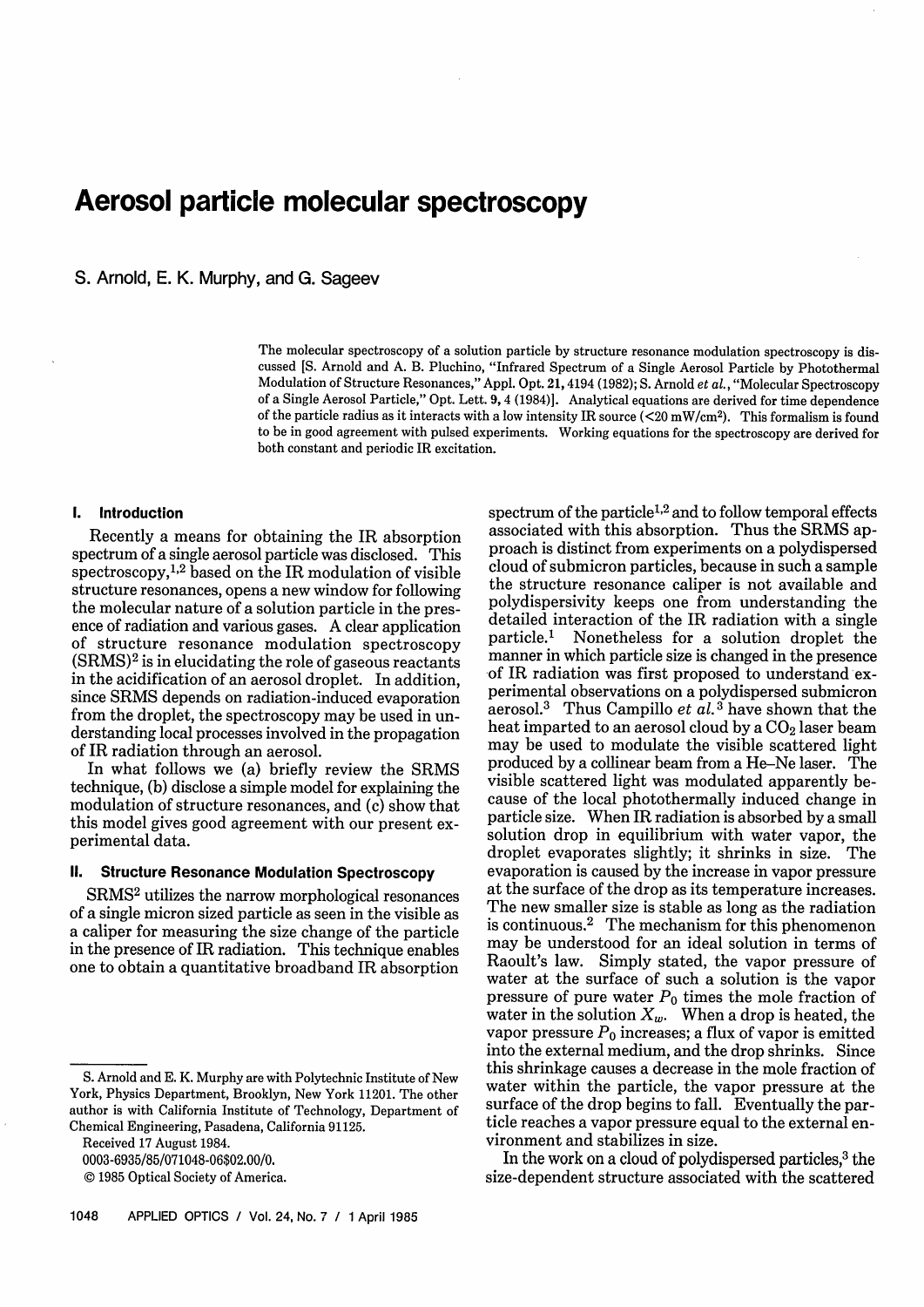

Fig. 1. Back scattered intensity vs particle size for an incident wavelength of 5346 A. The refractive index is 1.331.

light was neglected, and consequently interpretation of the scattered light intensity was incomplete. This limits the degree to which one can obtain accurate absorption data. In addition the high intensities needed  $(1)$  W/cm<sup>2</sup>) in this case limit the spectral range over which measurements can be made. In SRMS these limitations are overcome by using the properties of structure resonances. The chief advantages of this method are a full accounting for size related effects and a reduction in the IR intensity requirements by more than 3 orders of magnitude.<sup>1</sup> This latter advantage makes possible the use of simple broadband light sources (e.g., Globar) from which a continuous spectrum of the particle may be obtained.<sup>2</sup>

For the weak intensity produced by a monochromatized incandescent IR source  $(\sim 10$ -cm<sup>-1</sup> bandwidth), the size change of a particle 5  $\mu$ m in diameter may be smaller than 1 A. However, this size change is easily detected by utilizing the properties of the particle's structure resonances. To do this the narrowband radiation from a tunable dye laser is positioned at the low-wavelength side of a structure resonance of the particle. This resonance, detected through visible scattered light,<sup>4</sup> is a natural electromagnetic mode of the particle.<sup>5</sup> It can be shown<sup>1</sup> that a fractional change in particle radius  $\delta a/a$  leads precisely to the same change in resonant wavelength  $\delta \lambda_r / \lambda_r$ . Thus a given resonance is shifted to shorter wavelength as the particle shrinks. If the incident radiation is positioned at the short-wavelength side of a resonance, a reduction in particle size will lead to an increase in scattered light. Figure 1 shows a Mie calculation of the backscattered light  $S$  at 5346  $\AA$  from a particle with a refractive index of 1.331 in the size range from 2.4920 to 2.5010  $\mu$ m. This structure resonance is clear. On the verticle time axis we suppose that the size is made to oscillate harmonically. As a result the scattered light will oscillate as shown on the horizontal time axis. The transfer parameter describing the scattered light change with size is  $\beta = (a/S) \cdot (\partial S / \partial a)$ . This transfer parameter  $\beta$ is obtained by measuring the excitation spectrum of the scattered light near the wavelength of the dye laser. Due to the pronounced nature of these resonances, the excitation spectrum is virtually a function of optical size  $(2\pi a/\lambda)$  near resonance, and as a consequence the wavelength transfer function [i.e.  $(\lambda_r/S) \cdot (\partial S/\partial \lambda_r)$ ] is



Fig. 2. SRMS spectrum taken on a single solution drop of  $(NH_4)_2SO_4$ about 10  $\mu$ m in diameter.

essentially equal to  $-\beta$ . Thus the excitation spectrum provides us with a direct measure of  $\beta$ ; it calibrates the SRMS technique. The value of  $\beta$  at the point of the harmonic disturbance in the backscattering spectrum in Fig. 1 is  $-2500$ . Resonances may also be seen at other scattering angles. In the original work on SRMS by Arnold *et al.*<sup>2</sup> the scattered light was observed normal to the incident light. For this experiment a value for  $\beta$  of  $-4300$  was measured. For such a value a  $-0.1$ -Å change in radius out of 2.5  $\mu$ m (4 ppm) leads to a 1.2% change in scattered light. With periodically modulated IR, a fluctuation in scattered light of  $\sim$ 1% is easily detected.

To obtain an SRMS spectrum we irradiate a levitated microparticle with a temporally chopped IR source and phase sensitively detect the corresponding fluctuation in the visible scattered light.2 The IR radiation is provided by a Globar followed by a monochromator (bandwidth  $\sim$ 10 cm<sup>-1</sup>). The visible source is a dye laser (bandwidth  $\sim 0.3$  Å) with its radiation tuned to a wavelength in the region of a structure resonance (a wavelength which optimizes the transfer parameter  $\beta$ ). The resulting SRMS spectrum is a record of the fluctution in visible scattered light vs IR wavelength.

An example of an SRMS spectrum of an  $(NH_4)_2SO_4$ drop is shown in Fig. 2. This drop, which was nearly saturated, was 10  $\mu$ m in diameter. Although the characteristic molecular resonances are broadened by saturation effects due to large particle size in comparison with the absorption depth of the light, the individual vibrational lines for  $H_2O$ ,  $NH_4^+$ , and  $SO_4^-$  are evident. To understand both the amplitude and shape of this spectrum one must investigate the physical processes involved. In what follows, we review our current understanding of SRMS, point out its limitations, present a comprehensive model for the spectroscopy, and supply an experimental test of this model.

In earlier work, $1$  we gave an equation relating the fractional change in scattered light  $\delta S_s/S$  produced by constant IR radiation and measured after the new size equilibrium is reached:

$$
\delta S_s(\lambda_2)/S = F_s \beta(\lambda_2) Q_a(\lambda_1) I(\lambda_1), \qquad (1)
$$

where  $\lambda_1$  and  $\lambda_2$  are the infrared (excitation) and visible (probe) wavelengths,  $Q_a$  is the particle absorption ef-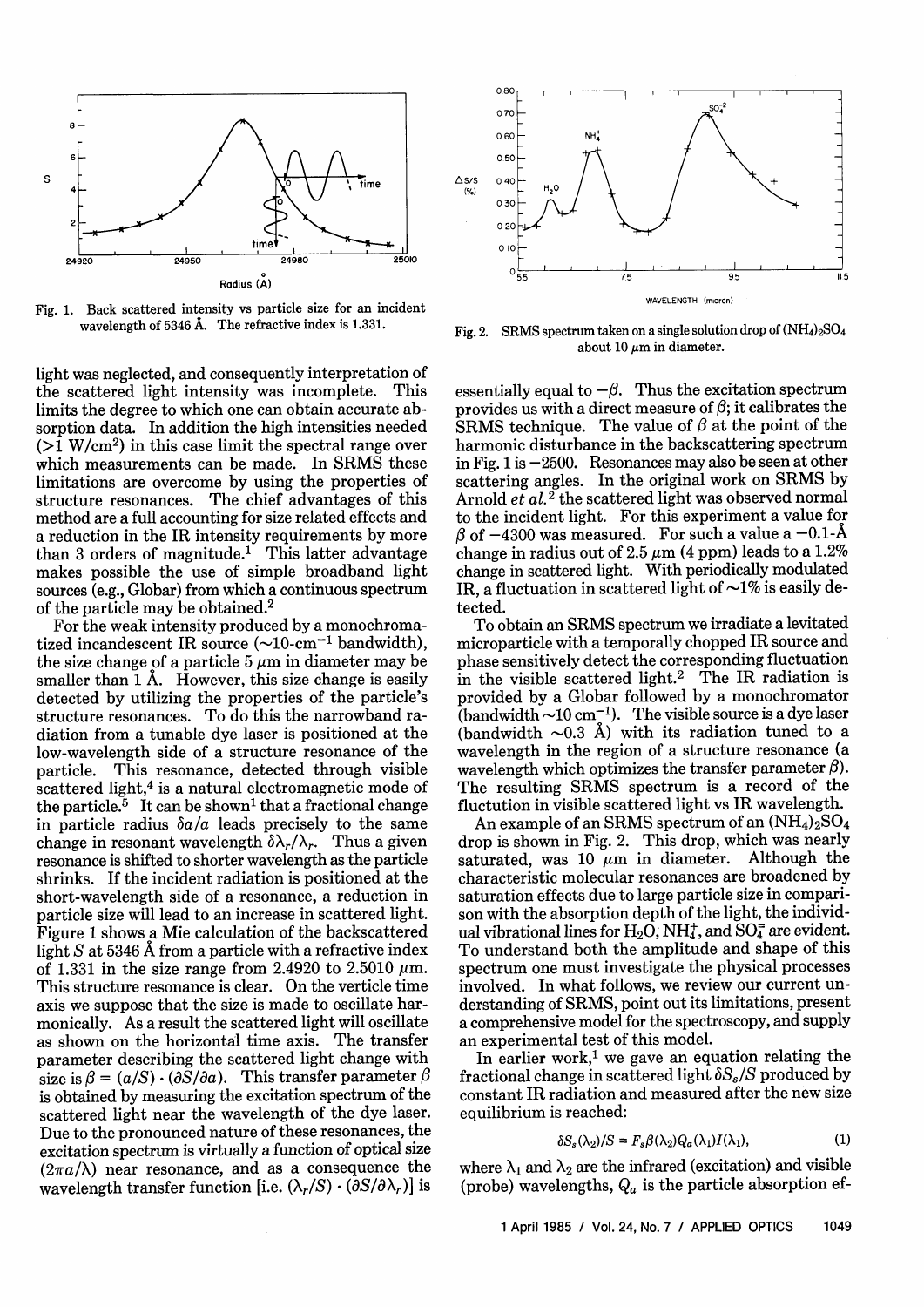ficiency, and  $I$  is the infrared intensity. With knowledge of the function  $F_s$ , Eq. (1) forms the basis for the measurement of  $Q_a$  at a constant IR intensity.<sup>2</sup> The form of  $F_s$  given in Refs. 1 and 2 applied to the case of a dilute nonelectrolytic solution and is expected to be a crude approximation when applied to concentrated electrolytic solutions. Our first major goal is to arrive at a more realistic form for the factor  $F_s$ .

The static approach to SRMS as described by Eq. (1) is difficult to use in obtaining continuous IR spectra due to the weak intensities available from continuous IR sources. To improve the SNR, it is necessary to use a modulated excitation source and phase sensitively detect the scattered light fluctuations. Consequently, Eq.  $(1)$  must be replaced with a dynamical form. Although the dynamical equations governing the coupling between a heated droplet and its vapor field are generally nonlinear, experimental evidence indicates that for the weak intensities used in SRMS ( $(20 \text{ mW/cm}^2)$ ), a simple analytical form can be obtained. Arnold et *al.<sup>2</sup>* have shown experimentally that the amplitude of the scattered light modulation  $\delta S_s \overline{S}$  is directly proportional to  $\beta(\lambda_2) \cdot Q(\lambda_1) \cdot I_1(\lambda_1)$ , where  $I_1$  is the amplitude of the first harmonic of the IR intensity, and  $\overline{S}$  is the average scattered light. Thus we define a new factor  $\tilde{F}_{\omega}$ through

$$
\delta S_{\omega}(\lambda_2)/\overline{S} = F_{\omega}\beta(\lambda_2)Q_a(\lambda_1)I(\lambda_1). \tag{2}
$$

In the next section we will provide a physical basis for Eqs. (1) and (2) and obtain expressions for  $F_s$  and  $F_\omega$ .

#### **111. Model**

The equations describing the detailed coupling be-<br>tween a heated drop and the associated hydrodynamic modes of external gas and vapor are in general nonlinear.<sup>6</sup> Due to this inherent nonlinearity, we lean on experimental evidence in developing a model for the interaction of such a drop with weak radiation. Figure 3 shows a typical oscillogram of the visible light scattered from a particle of  $(NH_4)_2SO_4$  5  $\mu$ m in diameter in the presence of radiation from a Nernst glower. The particle was held in equilibrium at room temperature<br>above a saturated solution of KCl. Addition of  $N_2$  gas brought the total pressure to 1 atm. The concentration of  $(NH_4)_2SO_4$  in the drop was 38% by mass. Although the IR intensity is square wave modulated at 20 Hz one can readily see that the scattered light signal is triangular in form. This different form is not due to a variation in  $\beta$  with size. It is rather the result of a phase boundary relaxation process with a characteristic time which is longer than  $1/40$  sec, a rate smaller than  $40 \text{ sec}^{-1}$ .

The rates usually associated with establishing steady state in vapor and thermal transport,  $\beta_v$  and  $\beta_t$ , are

$$
\beta_v \sim \frac{3D}{a^2} \qquad \beta_t \sim \frac{K_g}{\rho C_g a^2}
$$

where D is the diffusion constant for water vapor through air, and  $K_g$ ,  $\rho$ , and  $C_g$  are the thermal conductivity, density, and specific heat of the gas, and  $a$  is the particle radius. For a particle  $5 \mu m$  in diameter in air



Fig. 3. Oscillogram of both scattered light modulation (above) and incident IR intensity (below) from a  $(NH_4)_2SO_4$  particle 5  $\mu$ m in diameter. The frequency of the incident visible light was positioned on the low-wavelength side of a structure resonance.

at atmospheric pressure and room temperature, each of these rates is of the order of  $10^7$  sec<sup>-1</sup>. Since the phase boundary relaxation rate estimate from Fig. 3 is  $<$ 40 sec<sup>-1</sup> we will assume that the phenomena described in the previous section may be analyzed with the temperature and vapor fields in steady state. In addition, since the temperature increase over ambient is <10-2oC, hydrodynamic influences on heat and mass transport are expected to be negligible.7 With these reasonable assumptions, the temperature and vapor fields will obey Laplace's equation7

$$
\nabla^2 C = \nabla^2 T = 0 \tag{3}
$$

outside the particle. The radiative power absorbed by the particle  $P_a$  is lost through thermal conduction into the ambient gas and through evaporative losses in which each gram lost carries away the appropriate latent heat L:

$$
P_a = -\mathcal{J}(K_g \nabla T + LD \nabla C) \cdot \hat{n} ds. \tag{4}
$$

In Eq. (4) the integration is carried out over the surface of the particle. The power absorbed is given properly by Mie theory.<sup>8</sup> In this theory the power absorbed by the particle is an absorption efficiency  $Q_a$  times the power incident on the particle's geometrical cross section:

$$
P_a = Q_a \pi a^2 I. \tag{5}
$$

Energy absorbed is conducted quickly within the par- ticle so that even though the distribution of internal heat sources is anisotropic, $9$  this anisotropy almost completely vanishes. Consequently we will assume a condition of spherical symmetry. Combining the assumption of steady state [Eq. (3)] with that of spherical symmetry produces vapor and temperature fields:

$$
C(r) = \frac{(C_s - C_\infty)a}{r} + C_\infty \qquad T(r) = \frac{(T_s - T_\infty)a}{r} + T_\infty, \qquad (6)
$$

respectively, where  $C_s$  and  $T_s$  are the vapor density and temperature at the particle's surface, and  $C_{\infty}$  and  $T_{\infty}$  are<br>the same quantities far from the particle. Strictly speaking, Eq. (6) should be modified to include the effects of the finite mean free path. In the present case, however, the mean free path is much smaller than the particle size, and the gas is consequently treated as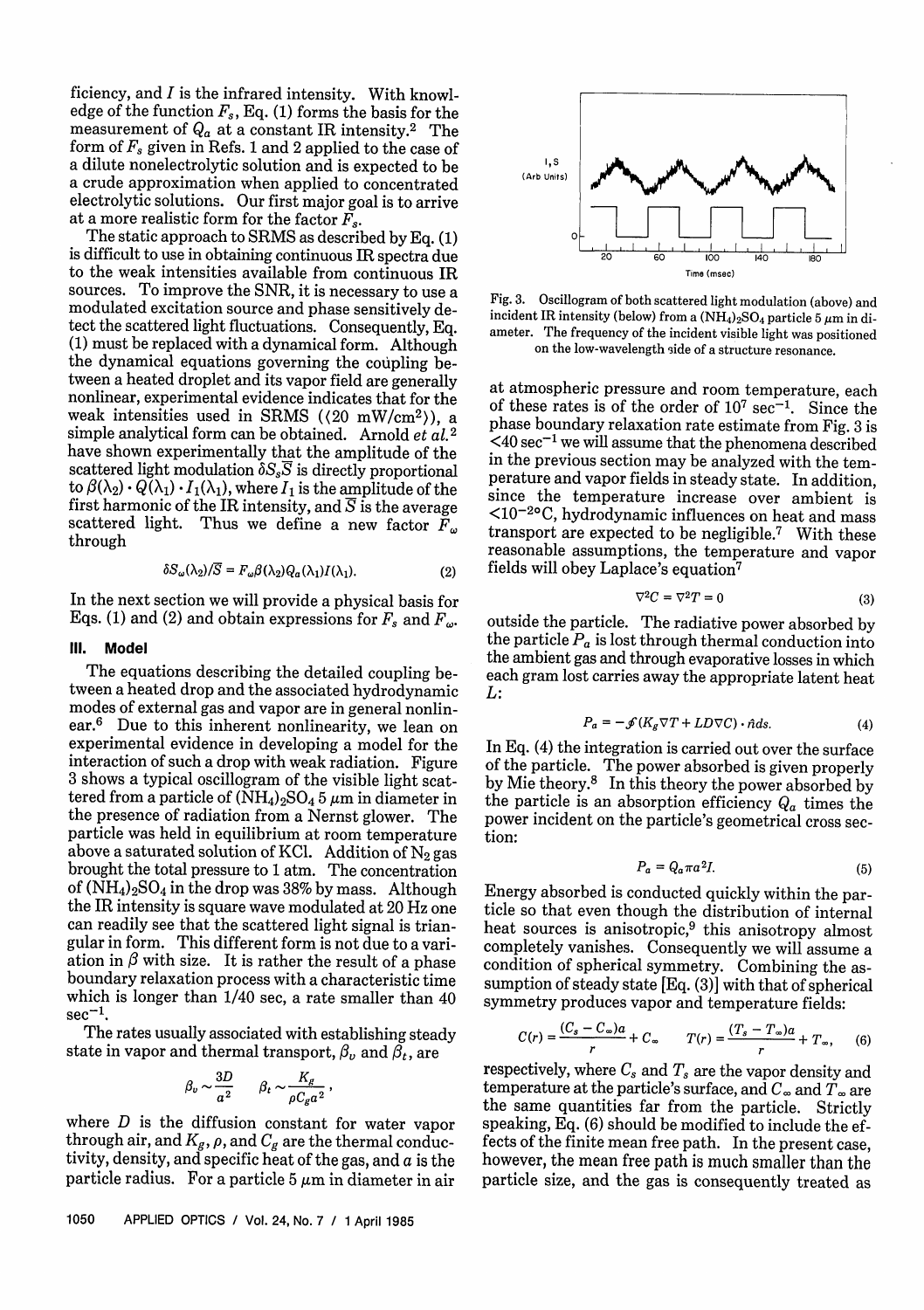continuous; mean free path effects are neglected. In what follows  $(C_s - C_\infty)$  and  $(T_s - T_\infty)$  will alternatively be referred to as  $\delta C$  and  $\delta T$ , respectively.

Since the solution will be electrolytic in the present case, the water vapor concentration at the surface is arrived at by utilizing Raoult's law and the van't Hoff factor.<sup>10</sup> Thus

$$
C_s = [1 - i(1 - X_w)]C_p, \t\t(7)
$$

where  $X_w$  is the mole fraction of water in the drop,  $C_p$ is the vapor concentration above pure water, and  $i$  is the van't Hoff factor. Typical perturbations in particle radius for SRMS are small enough  $($ 1 part in 10<sup>3</sup>) to allow the analysis of the change in vapor pressure to be carried out to first order in *ba/a.* A corresponding approximation will be made for temperature; the analysis will be carried out to first order in  $\delta T/T$ . On this basis the change in  $C_s$  due to changes in both  $X_w$  and  $C_p$  is

$$
\delta C_s = iC_p \delta X_w + [1 - i(1 - X_w)] \delta C_p. \tag{8}
$$

The change in  $C_p$  is obtained by combining the Clausius-Clapeyron equation and the ideal gas law. To first order in  $\delta T/T$ ,

$$
\delta C_p = C_p \left( \frac{LM}{RT} - 1 \right) \frac{\delta T}{T}, \qquad (9)
$$

where  $M$  is the molecular weight of the vapor, and  $R$  is the universal gas constant. The change in  $X_w$  is obtained from the change in radius of the particle under the assumption of constant particle density to first order in *ba/a:*

$$
\delta X_w = \frac{3X_w(1 - X_w)}{f_w} \frac{\delta a}{a} \,,\tag{10}
$$

where  $f_w$  is the mass fraction of water.

Overall  $\delta C_s$  may be expressed in terms of size and temperature changes by combining Eqs. (8), (9), and (10),

$$
\delta C_s = C_p \left\{ \frac{3iX_w(1 - X_w)}{f_w} \frac{\delta a}{a} + \left[ 1 - i(1 - X_w) \right] \left( \frac{LM}{RT} - 1 \right) \frac{\delta T}{T} \right\} \,. \tag{11}
$$

Ultimately we are after the manner in which the radius shrinks with time. A useful relationship for determining this comes from considering the mass loss of the drop. Simply speaking,

$$
\frac{-dm}{dt} = -\oint D\nabla C_{r=a} \cdot \hat{n} ds. \tag{12}
$$

On evaluating Eq.  $(12)$ , using Eqs.  $(6)$ , we obtain

$$
-\rho_p a \dot{a} = D \delta C_s, \qquad (13)
$$

where  $\rho_p$ , the particle density, is assumed to remain constant. Recall that experimentally we are looking at a change in radius of  $\leq 1$  part in 10<sup>3</sup>. Consequently, the radius will be considered to be a sum of a constant part  $a_0$  and a time varying part  $\varepsilon(t)$ . Combining Eqs. (13) and (11) we obtain

$$
-\dot{\epsilon} = \frac{DC_p}{\rho_p a_0} \left\{ \left[ 1 - i(1 - X_w) \right] \left( \frac{LM}{RT} - 1 \right) \frac{\delta T}{T} + \frac{3i X_w (1 - X_w)}{f_w} \frac{\epsilon}{a_0} \right\}.
$$
\n(14)

This simple linear first-order differential equation [Eq.

 $\mathcal{L}^{\mathcal{L}}$ 

(14)] is almost our equation of motion. However, we must express  $\delta T$  in terms of the incident intensity and other relevant physical quantities. To do this we return to Eq. (4). Evaluating Eq. (4) [using Eqs.  $(5)$  and  $(6)$ ] we obtain

$$
\delta T = \frac{1}{K_g} \left( \frac{Q_a}{4} Ia - LD \delta C_s \right) . \tag{15}
$$

Substituting for  $\delta C_s$  in Eq. (15) from Eq. (11), we obtain

$$
\delta T(1+LZ)=\frac{1}{K_g}\left[\frac{Q_aIa}{4}-\frac{3iLDC_pX_w(1-X_w)}{f_w}\frac{\varepsilon}{a_0}\right]\,,\qquad (16)
$$

where

$$
Z = \frac{DC_p}{K_g T} \left[1 - i(1 - X_w)\right] \left(\frac{LM}{RT} - 1\right).
$$

Finally, by combining Eq. (16) with Eq. (14) we obtain a linearized equation for the motion of the phase boundary:

$$
\dot{\epsilon} = -\alpha I - \gamma \epsilon, \qquad (17)
$$

where

$$
\alpha = \left(\frac{Z}{LZ+1}\right)\frac{Q_a}{4\rho_p},
$$
\n
$$
\gamma = \frac{3DC_{pi}}{\rho_p a_{0\ell p}^2} \cdot \frac{X_w(1-X_w)}{LZ+1} + \frac{Q_aIZ}{4a_{0\ell p}(LZ+1)}.
$$
\n(18)

For the intensities normally used in SRMS the second term in Eq. (18) is much smaller than the first and may be neglected. For example, in the first experiments by Arnold et *al.2* one calculates that the first term in Eq. (18) is more than 100,000 times the second term. Thus the relaxation rate  $\gamma$  in our model is, to within a good approximation, independent of the absorbed energy. This is distinct from the case of pure water (i.e.,  $1 - X_w$ ) = 0), where the relaxation rate is directly proportional to the absorbed energy, and any imbalance in temperature leads to complete evaporation.<sup>11</sup> It is interesting to compare  $\gamma$  with the vapor relaxation rate  $\beta_{\nu}$ . Using Eqs.  $(1)$  and  $(18)$  we find

$$
\gamma = \beta_v \left( \frac{iC_p}{\rho_p f_w} \right) \cdot \frac{X_w (1 - X_w)}{LZ + 1} \,. \tag{19}
$$

Since the ratio of the density of water vapor to the density of liquid water,  $C_p/\rho_p$ , near room temperature is  $10^{-5}$ , one immediately can see the large effect which evaporation has on the relative magnitude of  $\gamma$  and  $\beta_{\nu}$ . The factor  $X_w(1 - X_w)/[LZ(L) + 1]$  further lowers  $\gamma$ with respect to  $\beta_v$ . For the conditions for which the scattered light fluctuations were recorded in Fig. 3 we calculate  $\gamma$  to be 11.6 sec<sup>-1</sup>. Consequently the phase boundary would take 86 msec to relax, which is consistent with the lower limit estimated from Fig. 3. In what follows we will attempt to test Eq. (19) in a more quantitative fashion.

### **IV. Experimental**

Here we describe the experimental setup and procedure used in measuring the relaxation rate  $\gamma$ . The experimental value of  $\gamma$  obtained here is a direct test of the theoretical development in the previous section.

1 April 1985 / Vol. 24, No. 7 / APPLIED OPTICS 1051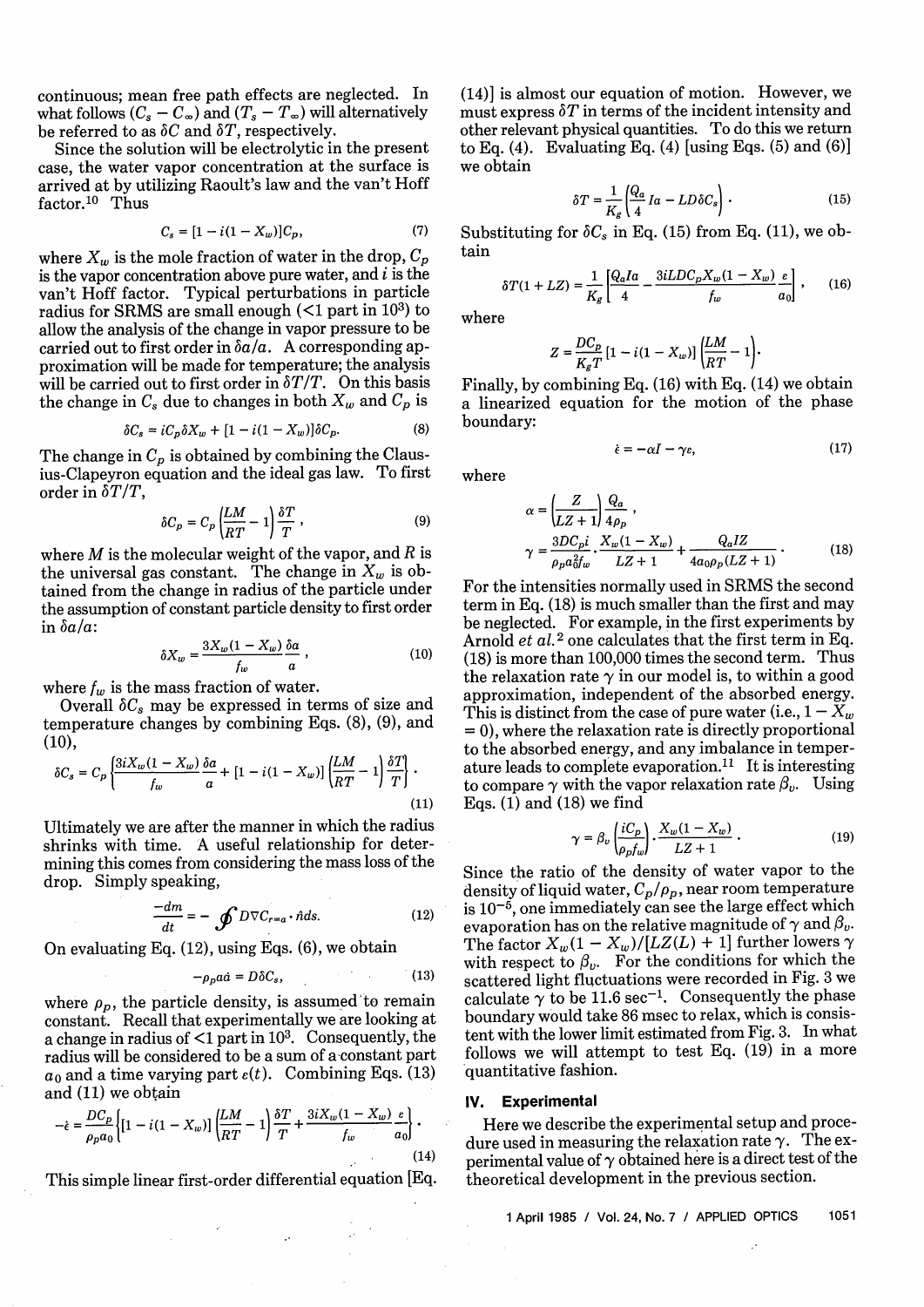

Fig. 4. Experimental setup for transient light scattering measurements.

The particle is electrically suspended within a sealed chamber by use of an electrodynamic trap.<sup>12</sup> This trap is optically servo controlled<sup>13</sup> so that the particle is maintained at the center of the chamber, and its mass is directly monitored. A sample particle was prepared by injecting a dilute solution droplet of ammonium sulfate from an impulse jet into the chamber. Once the drop was trapped, the chamber was evacuated down to a pressure of 1 Torr, at which point the particle consisted of solid ammonium sulfate.

After the evacuation, water vapor was bled into the chamber from a tube attached to the vacuum manifold. The relative humidity in the chamber was maintained at a constant level by utilizing a saturated salt solution as the source of water vapor. Since the relative huof  $(NH_4)_2SO_4$ , the particle absorbed water. The deliquescence point was observed optically by the gradual appearance of well-defined Mie patterns in the far field. Additionally, the increase in weight of the particle was observed by the increase in balancing voltage. At size equilibrium, the mass fraction of water in the particle was obtained from the levitating voltage before and after the addition of the vapor. At this point  $N_2$  was bled into the chamber so that the experiment was run at a total pressure of 200 Torr. The pressure was raised to decrease the mean free path of the gas molecules so that heat and mass transport processes would be in the realm of low Knudsen numbers, the continuum regime, consistent with our proposed model. After the desired pressure was reached, the positions of a few structure resonances were detected in the frequency spectrum of Mie scattering<sup>4</sup> at  $90^{\circ}$ . From the measured positions of these resonances, which were found to be stable (consistent with vapor pressure equilibrium), the size of the particle was determined.5 At this point the sample was irradiated with a square pulse of broadband radiation from a Nernst glower (Fig. 4). The pulse was generated for a specific time by utilizing an electromechanical shutter with opening and closing times of 1 msec.



Fig. 5. Light scattering transient from a solution particle of  $(NH_4)_2SO_4$  with a radius of 6.2  $\mu$ m and a water mole fraction of 0.89  $\pm$  0.01. The lower trace shows the measured IR pulse.

For short heating periods and fast relaxation rates the response of the particle to the heat pulse was obtained from the change in the scattered light. In this case, the dye laser was tuned to the low side of a structure resonance where a small fluctuation in the particle size causes a large fluctuation in the scattered light. For longer heating periods and relaxation rates the particle response was observed directly from the changes in the balancing voltage. In all cases, the response of the particle was recorded on a digital oscilloscope. Data from such a recording are shown in Fig. 5. As one can see, the particle relaxed back to its original size once the heat source is turned off.

For the data shown in Fig. 5, the particle size as measured from the position of structure resonances<sup>5</sup> was 6.2  $\mu$ m. The mole fraction of water in this particle was measured to be 0.89  $\pm$  0.01, consistent with complete saturation at  $25^{\circ}C^{14}$  From the ambient temperature and associated thermodynamic constants in Eq. (18), we calculate a relaxation rate of 173 msec in good agreement with the measured value of  $160 \pm 20$  msec taken from the logarithmic fit shown in Fig. 6. The



Fig. 6. Scattered light vs time after IR intensity is turned off. The solid lines are theoretical predictions based on Eq. (19). The pressure of  $N_2$  gas plus vapor was 200 Torr.